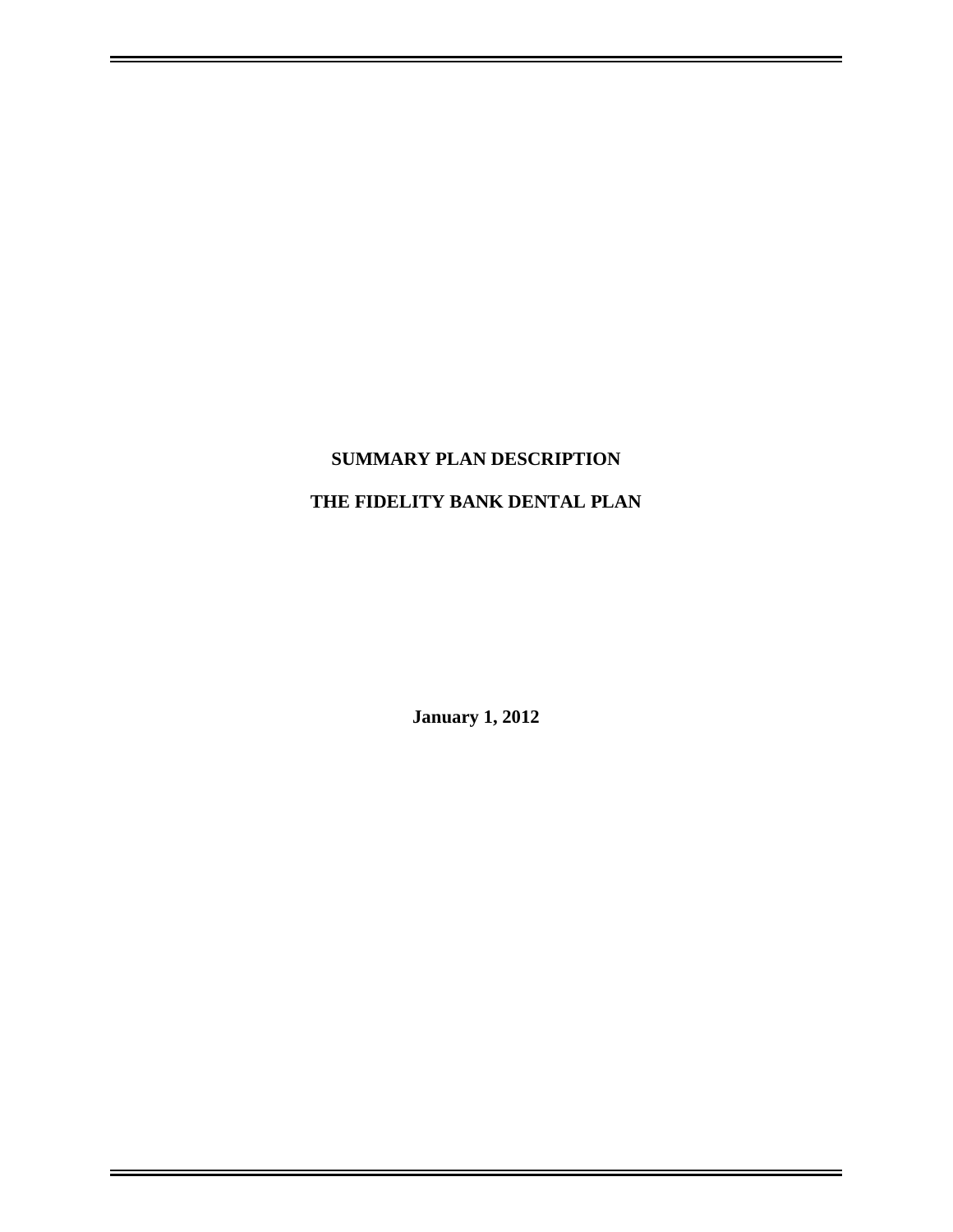## **IMPORTANT INFORMATION ABOUT THE PLAN**

| <b>Name of Employer</b>                                       | The Fidelity Bank<br>P.O. Box 8<br>Fuquay Varina, NC 27526-0008<br>$(919) 552 - 2242$<br>Employer Identification Number 56-0132040<br>A list of affiliated or related employers participating in the Plan is set forth<br>in Appendix B. |  |
|---------------------------------------------------------------|------------------------------------------------------------------------------------------------------------------------------------------------------------------------------------------------------------------------------------------|--|
|                                                               |                                                                                                                                                                                                                                          |  |
| <b>Plan Sponsor</b>                                           | The Fidelity Bank                                                                                                                                                                                                                        |  |
| <b>Name of Plan</b>                                           | The Fidelity Bank Dental Plan                                                                                                                                                                                                            |  |
| <b>Plan Number</b>                                            | 504                                                                                                                                                                                                                                      |  |
| <b>Plan Year</b>                                              | The Plan Year begins on January 1st and ends on December 31st, and Plan<br>records are maintained on that basis.                                                                                                                         |  |
| <b>Effective Date</b>                                         | The Effective Date of this amendment and restatement is January 1, 2012.                                                                                                                                                                 |  |
| Plan<br><b>Administrator</b>                                  | The Plan Administrator is The Fidelity Bank. The Plan Administrator is<br>responsible for maintaining records on Participants, determining eligibility<br>for benefits, and interpreting and administering the provisions of the Plan.   |  |
| <b>Type of</b><br><b>Administration</b><br>and Fund           | Benefits under the Plan are paid from the group insurance policy described<br>in Appendix A, the premiums for which are funded through employer and<br>employee contributions.                                                           |  |
| <b>Agent for</b><br><b>Service of</b><br><b>Legal Process</b> | The Fidelity Bank is the agent for service of legal process.                                                                                                                                                                             |  |
| <b>Request for Plan</b><br><b>Information</b>                 | Requests to review Plan documents, requests for copies of Plan<br>documents, and questions regarding Plan operations should be directed to<br>Plan Administrator at the address and telephone number provided above.                     |  |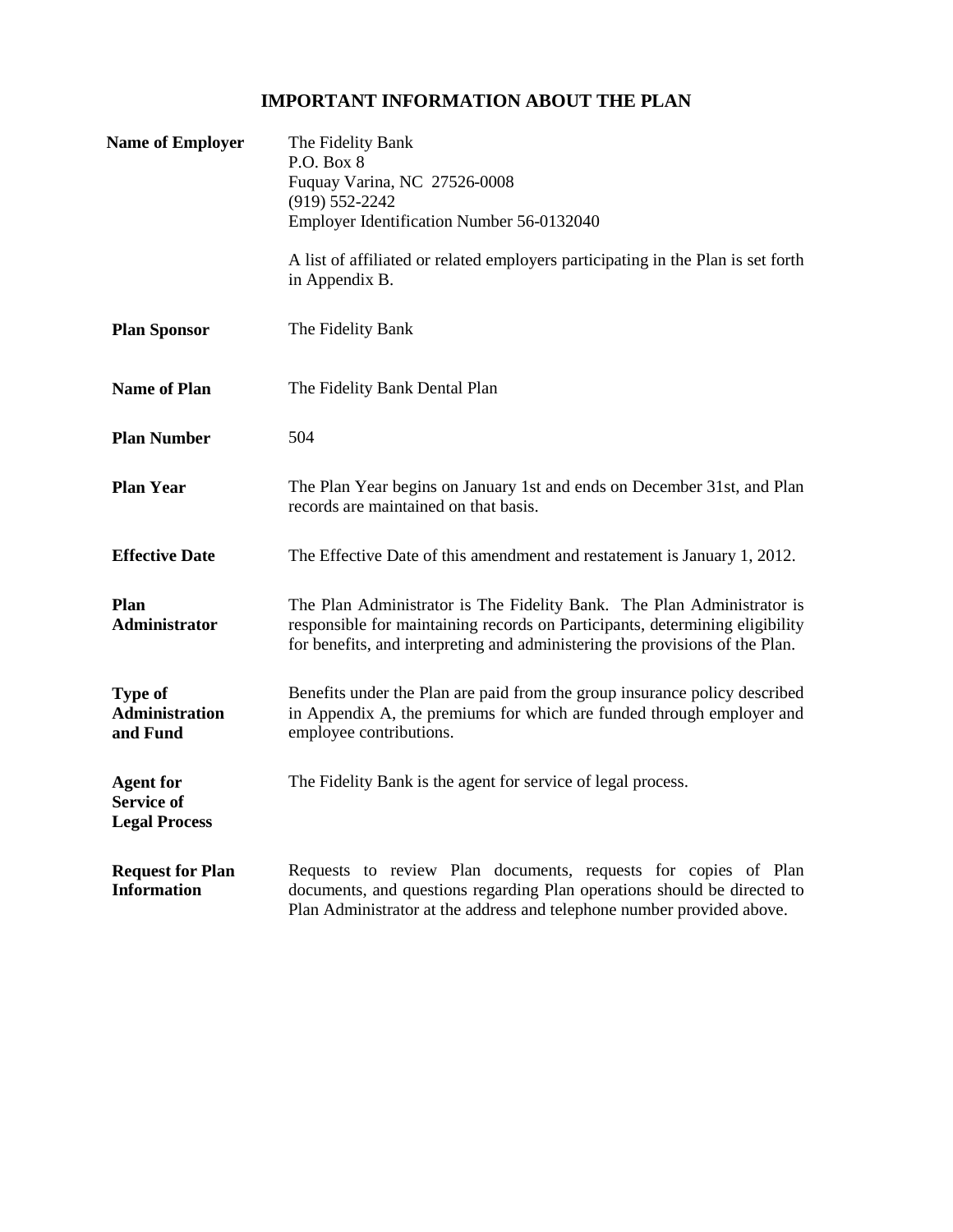#### **PURPOSE**

This document, together with certain other separate Plan documentation (*e.g.*, description of benefits, certificates of insurance, etc.) referenced in Appendix A which is distributed to each individual eligible to elect coverage provided under The Fidelity Bank Dental Plan (the "Plan"), constitutes the Summary Plan Description with respect to the Plan. In turn, this Summary Plan Description is intended to provide you with an overview of important information about the Plan.

In the event of any conflict between the terms of the Summary Plan Description and the terms of the Plan (including, but not limited to, the terms of any insurance policy or contract then in effect with respect to a given welfare or fringe benefit provided under the Plan), the terms of the Plan (and any such insurance policy or contract), along with the rules, regulations, and other procedures developed by the Plan Administrator shall control with respect to such benefits.

#### **ELIGIBILITY, PARTICIPATION, AND BENEFITS**

The terms and conditions regarding eligibility and participation under the Plan with respect to the benefits provided under the Plan are set forth in the Plan documentation referenced in Appendix A which is distributed to each eligible employee.

Similarly, the terms and conditions of the benefits provided to Participants under this Plan are described in the underlying Plan documentation referenced in Appendix A which is distributed to each Participant. Such benefits shall be subject to various limitations and exclusions as set forth in the underlying Plan documentation that is distributed to each Participant.

#### **INELIGIBILITY/LOSS OF BENEFITS**

Circumstances that may result in disqualification, ineligibility, or other loss or reduction of benefits are described both in this document as well as in the Plan documentation referenced in Appendix A that is distributed to each eligible employee.

#### **REQUESTS FOR PLAN INFORMATION**

You have the right to inspect all Plan documents and to make copies of the documents. All Plan documents can be reviewed and copied during normal business hours at the offices of The Fidelity Bank. In accordance with Internal Revenue Service regulations, the Employer may charge a reasonable fee for copies. Any such request or other requests regarding Plan operation should be directed to Plan Administrator as indicated on page 1 of this Summary Plan Description.

#### **EMPLOYMENT RIGHTS**

Nothing in the Plan or this Summary Plan Description in any way creates an express or implied contract of employment. Your employment may be suspended, changed, or otherwise terminated by either you or the Employer at any time.

#### **PLAN ADMINISTRATOR POWERS**

The Plan Administrator is empowered and authorized to make rules and regulations and establish procedures with respect to the plans and to determine or resolve all questions that may arise as to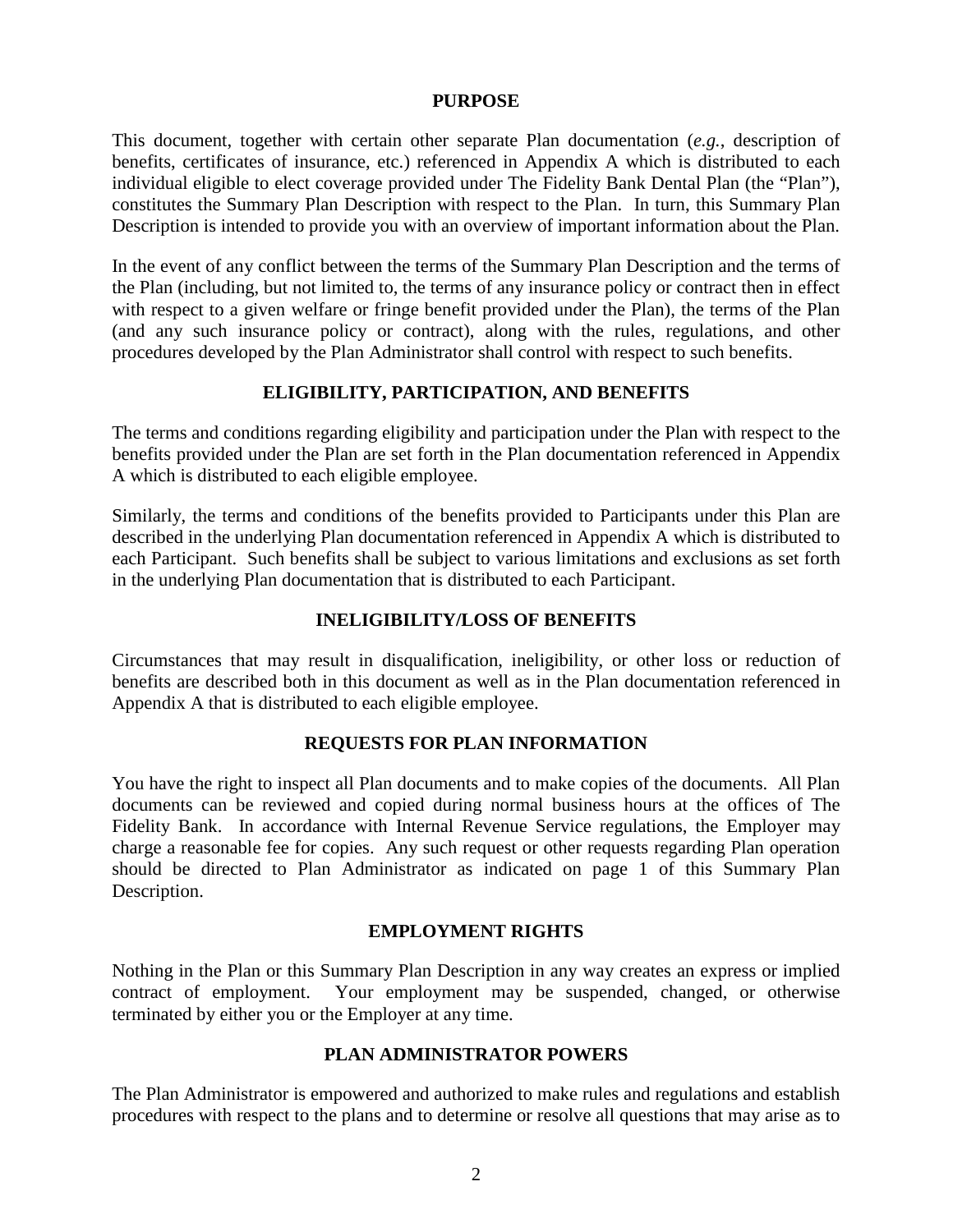the eligibility, benefits, status and right of any person claiming benefits under the Plan. The Plan Administrator has the power and authority to construe and interpret the Plan and to correct any defect, supply any omissions, or reconcile any inconsistencies in the Plan.

You should note, however, any claim which arises under any benefit option offered by or through this Plan will be subject to the claims and review procedures set forth in the plan documentation with respect to such benefit.

#### **PRIVACY OF HEALTH INFORMATION**

The Plan Sponsor honors and respects the confidentiality of all individually identifiable health information. Nevertheless, in order to operate the Plan effectively and efficiently, the Plan Sponsor needs access to such protected identifiable health information from group health benefits provided under the Plan to perform certain administrative functions with respect to the Plan. Accordingly, consistent with the terms of the Health Insurance Portability and Accountability Act of 1996 (P.L. 104-191) and its implementing regulations, the Plan Sponsor will limit its use of protected health information from any group health benefit provided under the Plan to the terms set forth in the attached Exhibit I.

In addition, the Plan Sponsor shall distribute periodically to all participants a notice that summarizes all of the Plan Sponsor's group health privacy policies. Contact your Plan Administrator for an additional copy of such group health plan privacy policies, or if you have any questions concerning such privacy policies and practices.

#### **AMENDMENT OR TERMINATION OF THE PLAN**

The Employer intends to continue this Plan indefinitely. However, certain circumstances may require that this Plan be amended or terminated. The Employer expressly reserves the right to amend, modify, or terminate this Plan at any time. In the event that any such action results in the termination of coverage, then any claims incurred prior to such action shall be paid; however, to the extent allowed by law, claims incurred on or after such action shall not be paid.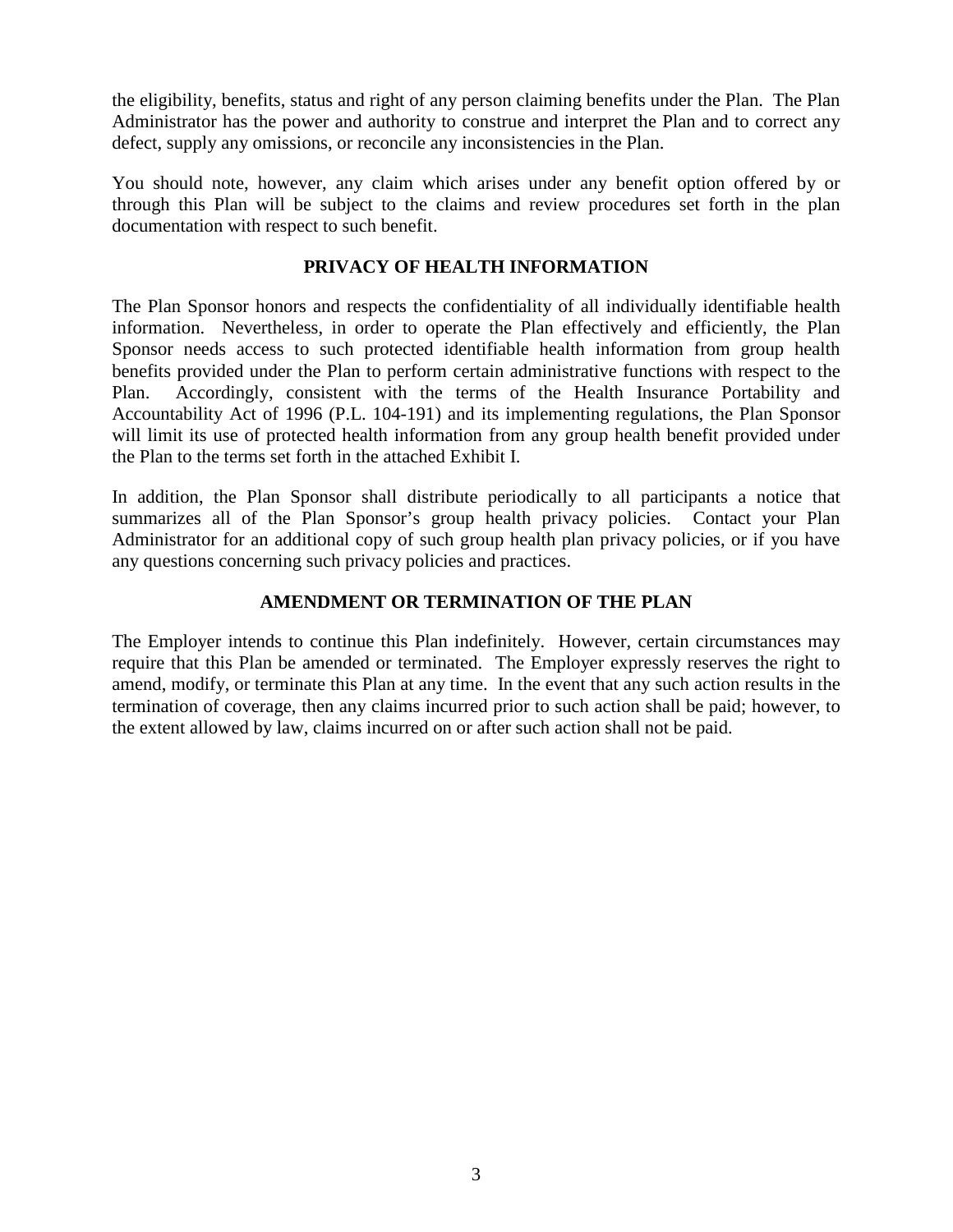#### **Exhibit I**

#### **PROVISION OF PROTECTED HEALTH INFORMATION TO PLAN SPONSOR**

Scope and Purpose**.** The Company (hereinafter the "Plan Sponsor") sponsors the Plan, which includes certain group health benefits (hereinafter the "Plan"). This Exhibit shall apply with respect to any health benefits that are provided to individuals participating under the Plan ("Health Plan Participants").

In order for the Plan to operate effectively and efficiently, Plan Sponsor, using its own employees and/or agents and subcontractors, needs access to the individually identifiable health information of Health Plan Participants to perform certain administrative functions with respect to the Plan. When such health information is provided from the Plan to the Plan Sponsor, it is Protected Health Information ("PHI").

In turn, the Health Insurance Portability and Accountability Act of 1996, Public Law 104-191 ("HIPAA"), and its implementing regulations restrict Plan Sponsor's ability to use and disclose PHI. For purposes of this Exhibit, PHI is individually identifiable health information related to a Health Plan Participant's past, present, or future health condition, the health care services provided to a Health Plan Participant, or the past, present, or future payments made for a Health Plan Participant's health care, which is created or received by a health care provider that electronically transmits such information, a health care clearinghouse, or a health plan.

Plan Sponsor shall have access to PHI from the Plan only as permitted under this Exhibit, or as otherwise required or permitted by HIPAA.

Permitted Disclosure of Enrollment/Disenrollment Information. The Plan (or a health insurance issuer or HMO with respect to the Plan) may disclose to Plan Sponsor information on whether the individual is participating in the Plan, or is enrolled in or has disenrolled from a health insurance issuer or HMO offered by the Plan.

Permitted Uses and Disclosures of Summary Health Information. The Plan (or a health insurance issuer or HMO with respect to the Plan) may disclose Summary Health Information to Plan Sponsor, provided Plan Sponsor requests the Summary Health Information for the purpose of (a) obtaining premium bids from health plans for providing health insurance coverage under the Plan; or (b) modifying, amending, or terminating the Plan.

For purposes of this Exhibit, "Summary Health Information" means information that (a) summarizes the claims history, claims expenses, or type of claims experienced by individuals for whom Plan Sponsor has provided health benefits under the Plan (or predecessor health care arrangement); and (b) from which various identifying elements described in 45 C.F.R. §164.514(b)(2)(i) has been deleted, except that the geographic information described in 45 C.F.R. §164.514(b)(2)(i)(B) need only be aggregated to the level of a five-digit zip code.

Permitted Uses and Disclosure of PHI for Certain Other Plan Administration Functions. Unless otherwise permitted by law, and subject to the conditions of disclosure and obtaining written certification as described below, the Plan (or a health insurance issuer or HMO on behalf of the Plan) may disclose PHI to Plan Sponsor, provided Plan Sponsor uses or discloses such PHI only for certain Plan Administration Functions. "Plan Administration Functions" means certain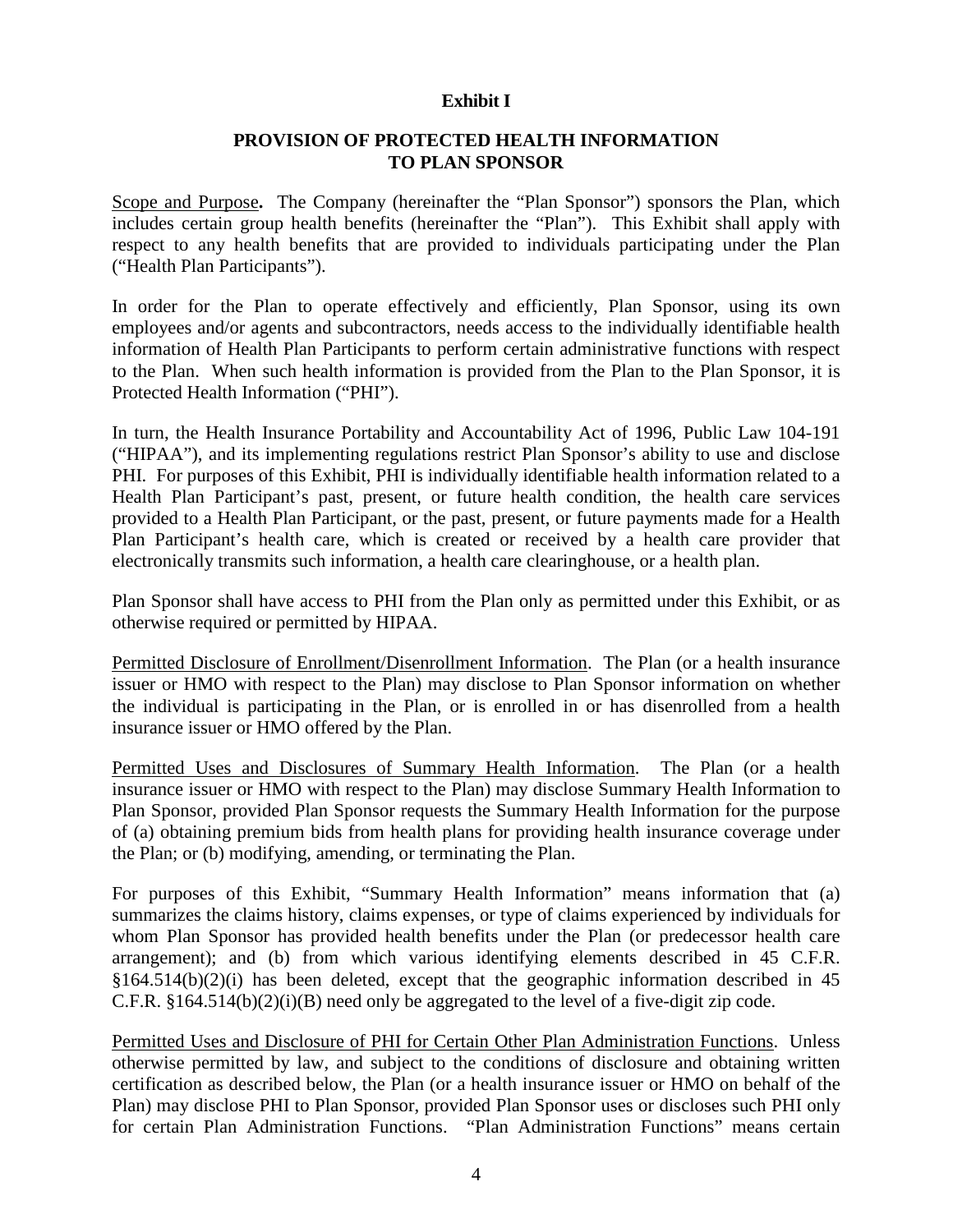administration functions performed by Plan Sponsor on behalf of the Plan, such as claims processing, quality assurance, auditing of the Plan and its vendors, and management of carve-out health plans (such as vision or dental). In no event, however, shall Plan Administration Functions include functions performed by Plan Sponsor in connection with any other benefit or benefit plan of Plan Sponsor, or any employment-related functions. For purposes of this section, "claims processing" shall include investigating, auditing, and otherwise administering and facilitating the payment of Plan claims with respect to health benefits from payers of such claims (including, but not limited to, providing advocacy and troubleshooting assistance to Health Plan Participants and beneficiaries, the coordination of benefits, determination of cost sharing amounts, and subrogation of health benefit claims), and obtaining payment on behalf of Plan Sponsor under a contract for stop-loss or reinsurance being utilized with respect to the health care benefits being provided under the Plan.

Notwithstanding the provisions of this Plan to the contrary, in no event shall Plan Sponsor be permitted to use or disclose PHI in a manner that is inconsistent with 45 C.F.R. §164.504(f).

Conditions of Disclosure for Certain Other Plan Administration Functions. Plan Sponsor agrees that with respect to any PHI (other than enrollment / disenrollment information and Summary Health Information, which are not subject to these restrictions) disclosed to it by the Plan (or a health insurance issuer or HMO on behalf of the Plan) Plan Sponsor shall:

- (1) Not use or further disclose the PHI other than as permitted or required by the Plan or as required by law.
- (2) Ensure that any agent, including a subcontractor, to whom it provides PHI received from the Plan, agrees to the same restrictions and conditions that apply to Plan Sponsor with respect to PHI.
- (3) Not use or disclose the PHI for employment-related actions and decisions or in connection with any other benefit or employee benefit plan of Plan Sponsor.
- (4) Report to the Plan any use or disclosure of the information that is inconsistent with the uses or disclosures provided for of which it becomes aware.
- (5) Make available PHI to comply with HIPAA's right to access in accordance with 45 C.F.R. §154.524.
- (6) Make available PHI for amendment and incorporate any changes to PHI in accordance with 45 C.F.R. §164.526.
- (7) Make available the information required to provide an accounting of disclosures in accordance with 45 C.F.R. §164.528.
- (8) Make its internal practices, books, and records relating to the use and disclosure of PHI received from the Plan available to the Secretary of the United States Department of Health and Human Services for purposes of determining compliance by the Plan with HIPAA's privacy requirements.
- (9) If feasible, return or destroy all PHI received from the Plan that Plan Sponsor still maintains in any form and retain no copies of such information when no longer needed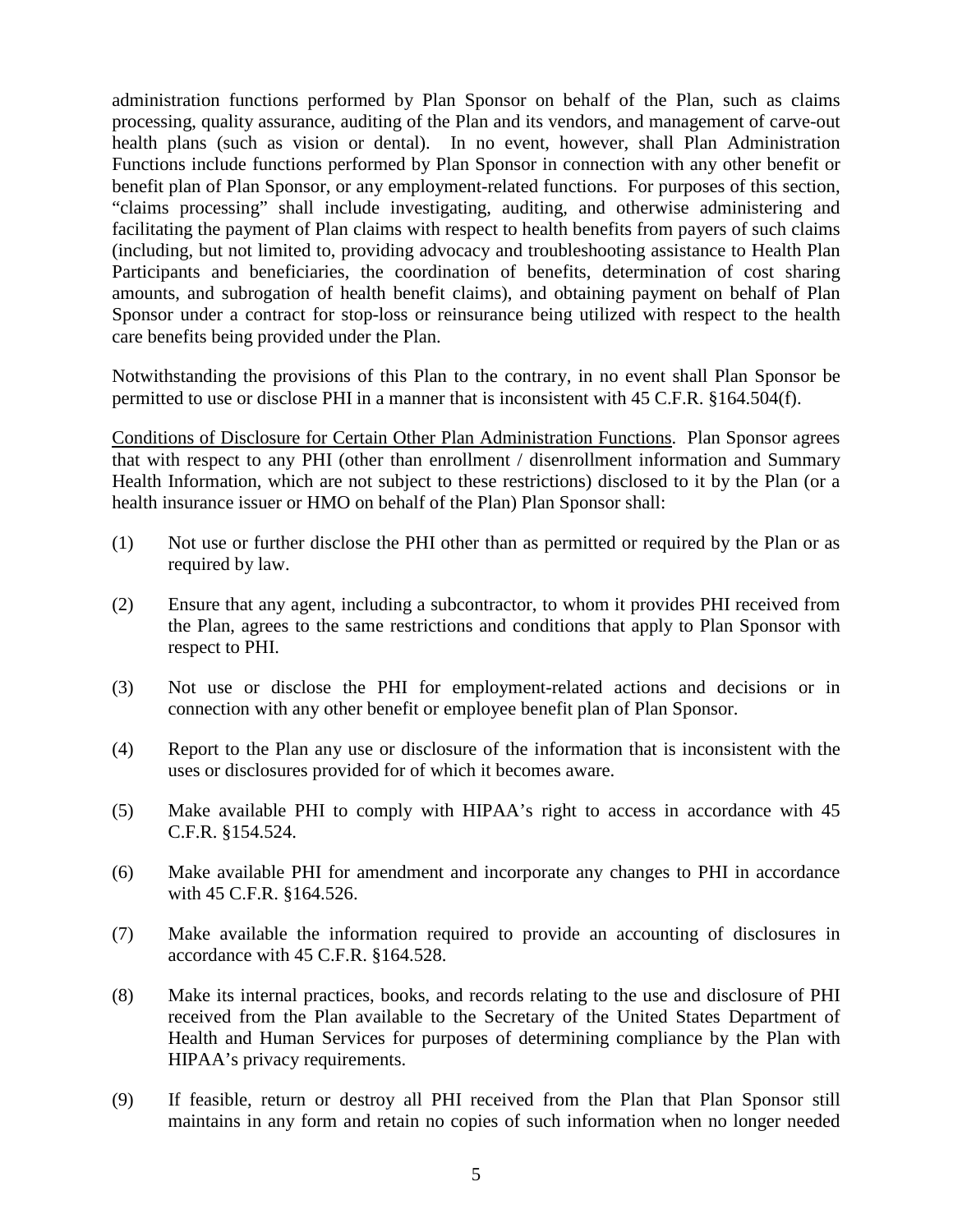for the purpose for which disclosure was made, except that, if such return or destruction is not feasible, limit further uses and disclosures to those purposes that make the return or destruction of the information infeasible.

(10) Ensure that the adequate separation between the Plan and Plan Sponsor (*i.e.*, the "firewall"), required in  $45$  C.F.R.  $\S 504(f)(2)(iii)$ , is satisfied.

Adequate Separation Between Plan and Plan Sponsor. Plan Sponsor shall allow only the following employees or other persons (including third parties) access to PHI:

> Vice President of Human Resources HR Generalist HR/Payroll Coordinator HR Administrative Assistant

No other persons shall have access to PHI. These specified persons (or classes of persons) shall only have access to and use PHI to the extent necessary to perform the plan administration functions that Plan Sponsor performs on behalf of the Plan. In the event that any of these specified persons do not comply with the provisions of this Section EIII.5, then (a) if such person is an employee of Plan Sponsor, that person shall be subject to disciplinary action by Plan Sponsor for non-compliance pursuant to Plan Sponsor's employee discipline and termination procedures, and (b) if such person is not an employee of Plan Sponsor, that person shall be subject to disciplinary action by Plan Sponsor pursuant to the terms of the business associate agreement that shall be in place between such person and the Plan and Plan Sponsor.

Certification of Plan Sponsor The Plan (or a health insurance issuer or HMO with respect to the Plan) shall disclose PHI to Plan Sponsor only upon the receipt of a certification by Plan Sponsor that the Plan has been amended to incorporate the provisions of 45 C.F.R. §164.504(f)(2)(ii), and that the Plan Sponsor agrees to the conditions of disclosure as set forth above.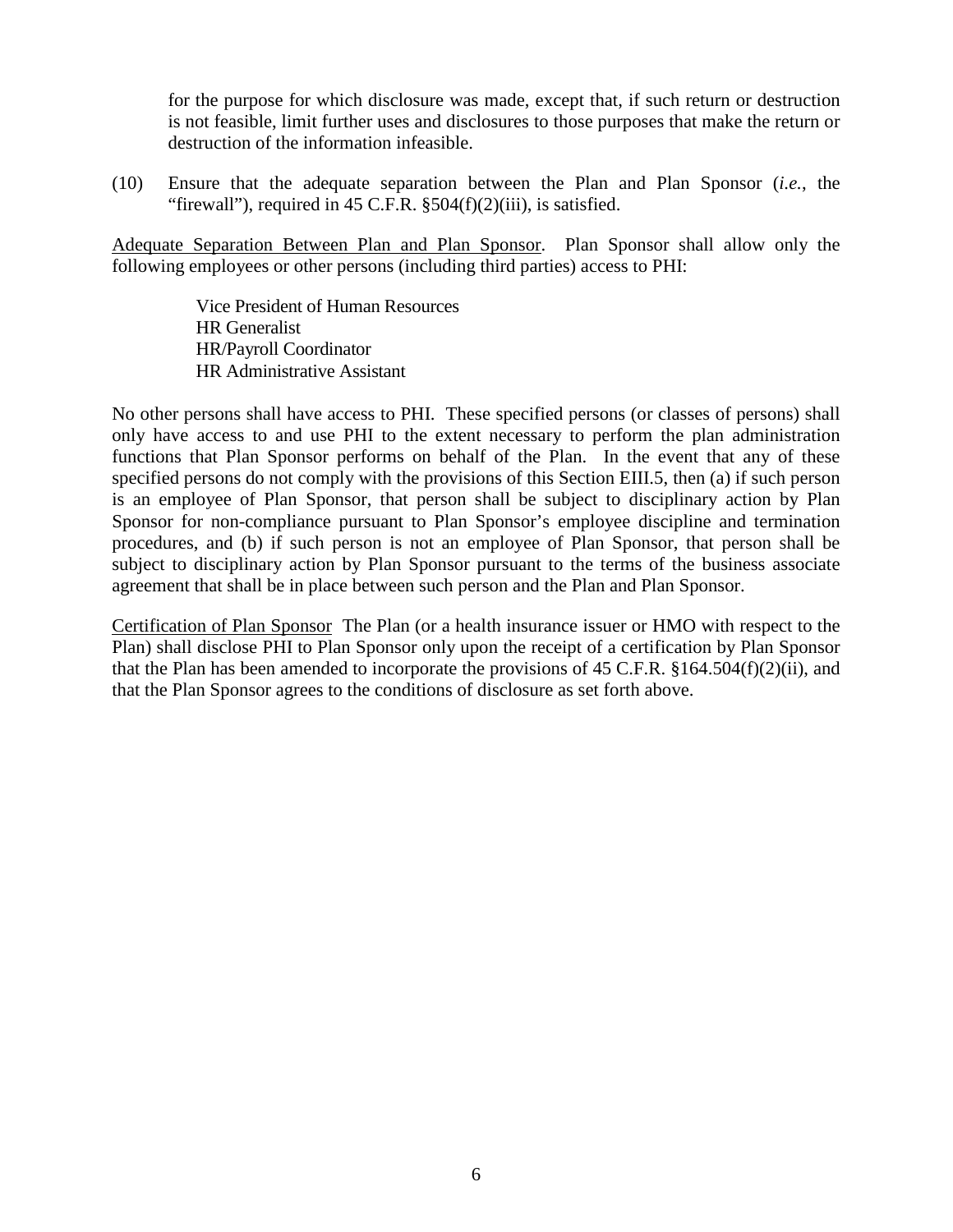### **Appendix A**

#### **WELFARE BENEFITS PROVIDED UNDER PLAN**

Effective as of January 1, 2012

The underlying Welfare Benefits maintained by the Employer under this Plan are listed in the first column below, a description of such benefits is listed in the second column below, any associated documents relating to such benefits are listed in the third column below, and the policy number along with the name and address of any insurer providing such benefits are listed in the fourth column below, as follows:

| <b>Underlying</b><br><b>Welfare Benefit</b> | <b>Welfare Benefits</b><br><b>Provided</b> | <b>Associated Documents</b> | Policy Number, Name &<br><b>Address of Insurer</b><br>(if applicable) |
|---------------------------------------------|--------------------------------------------|-----------------------------|-----------------------------------------------------------------------|
| Dental                                      | Group Dental Insurance                     | <b>BCBS NCBooklet</b>       | Group No: 070520                                                      |
|                                             |                                            |                             |                                                                       |
|                                             |                                            |                             |                                                                       |
|                                             |                                            |                             |                                                                       |
|                                             |                                            |                             |                                                                       |
|                                             |                                            |                             |                                                                       |
|                                             |                                            |                             |                                                                       |
|                                             |                                            |                             |                                                                       |
|                                             |                                            |                             |                                                                       |
|                                             |                                            |                             |                                                                       |
|                                             |                                            |                             |                                                                       |